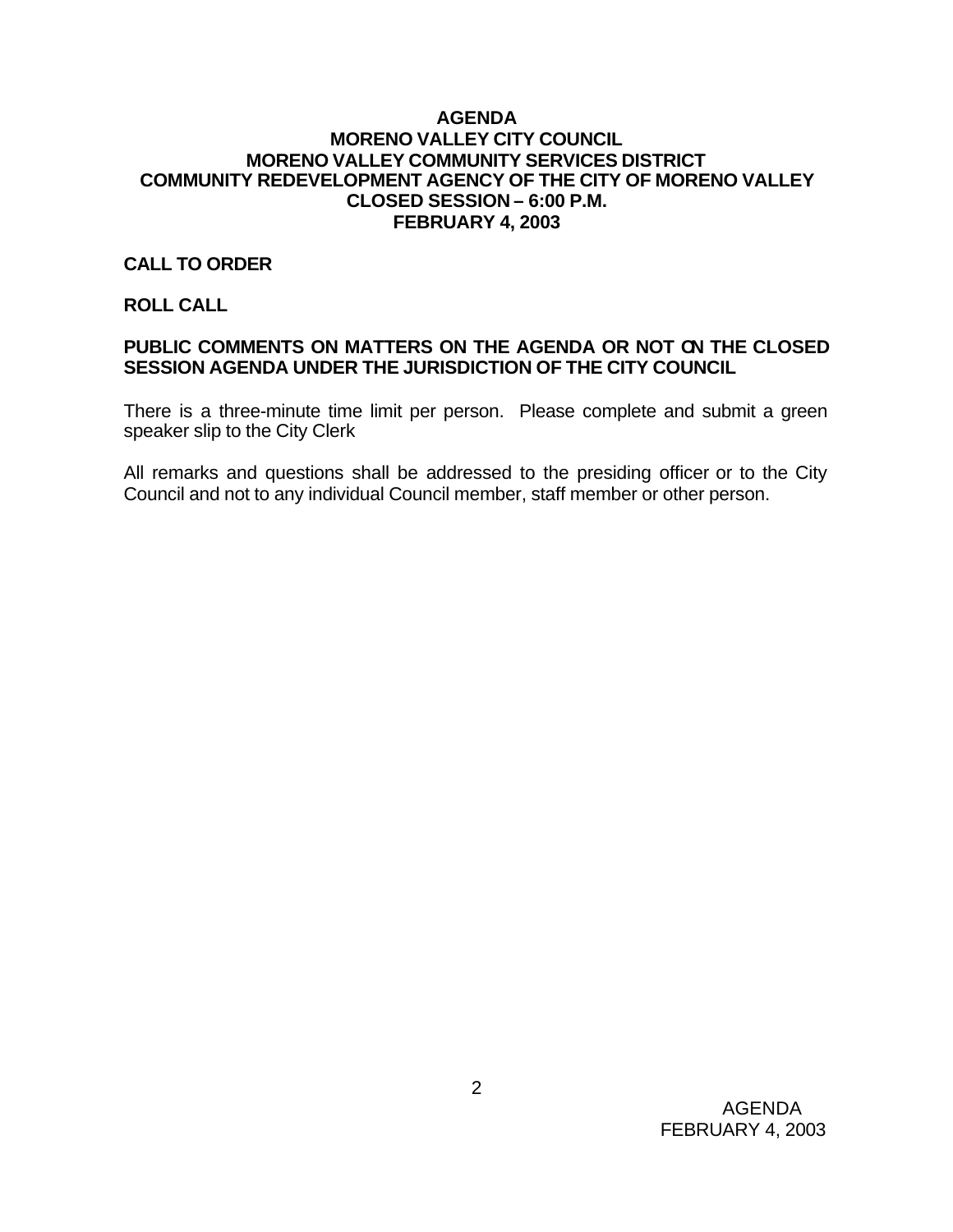### **CLOSED SESSION**

A Closed Session of the City Council of the City of Moreno Valley, Moreno Valley Community Services District and the Community Redevelopment Agency of the City of Moreno Valley will be held in the Finance Conference Room, Second floor, City Hall. The City Council will meet in Closed Session to confer with its legal counsel regarding the following matter(s) and any additional matter(s) publicly and orally announced by the City Attorney in the Council Chamber at the time of convening the Closed Session. The Closed Session will be held pursuant to Government Code:

1) SECTION 54956.9(a) – CONFERENCE WITH LEGAL COUNSEL – EXISTING LITIGATION

| a)           | Case:<br>Court:<br>Case No.: | Todd Pikup v. City of Moreno Valley<br><b>Riverside Superior Court</b><br><b>RIC 356635</b>                      |
|--------------|------------------------------|------------------------------------------------------------------------------------------------------------------|
| b)           | Case:<br>Court:<br>Case No.: | Helen Reilly v. City of Moreno Valley, et. al.<br><b>Riverside Superior Court</b><br><b>RIC 366748</b>           |
| $\mathsf{C}$ | Case:                        | Tiffany Lane, a Minor by and through her Guardian Ad Litem,<br>Don Lane v. City of Moreno Valley, et. al.        |
|              | Court:<br>Case No.:          | <b>Riverside Superior Court</b><br>RIC364340                                                                     |
| d)           | Case:<br>Court:<br>Case No.: | Kenneth Porter, Jr. v. City of Moreno Valley, et. al.<br><b>Riverside Superior Court</b><br><b>RIC 377744</b>    |
| e)           | Case:<br>Court:<br>Case No.: | Myla Bonzon, et. al. v. City of Moreno Valley<br>Superior Court - Citrus District<br>03C0090                     |
| f)           | Case:                        | Leaders in Community Alternatives, Inc. v. City of Moreno<br>Valley, et. al.,                                    |
|              | Court:<br>Case No.:          | United States District Court, Central District of California<br>EDCV-02-1207 VAP SGLx                            |
| g)           | Case:<br>Court:<br>Case No.: | ADAD LLC v. City of Moreno Valley, et. al.<br><b>Riverside Superior Court</b><br><b>RIC 374644</b>               |
| h)           | Case:<br>Court:<br>Case No.: | William C. Laird v. City of Moreno Valley<br><b>Riverside Superior Court</b><br>Small Claims Case No. MVS158464. |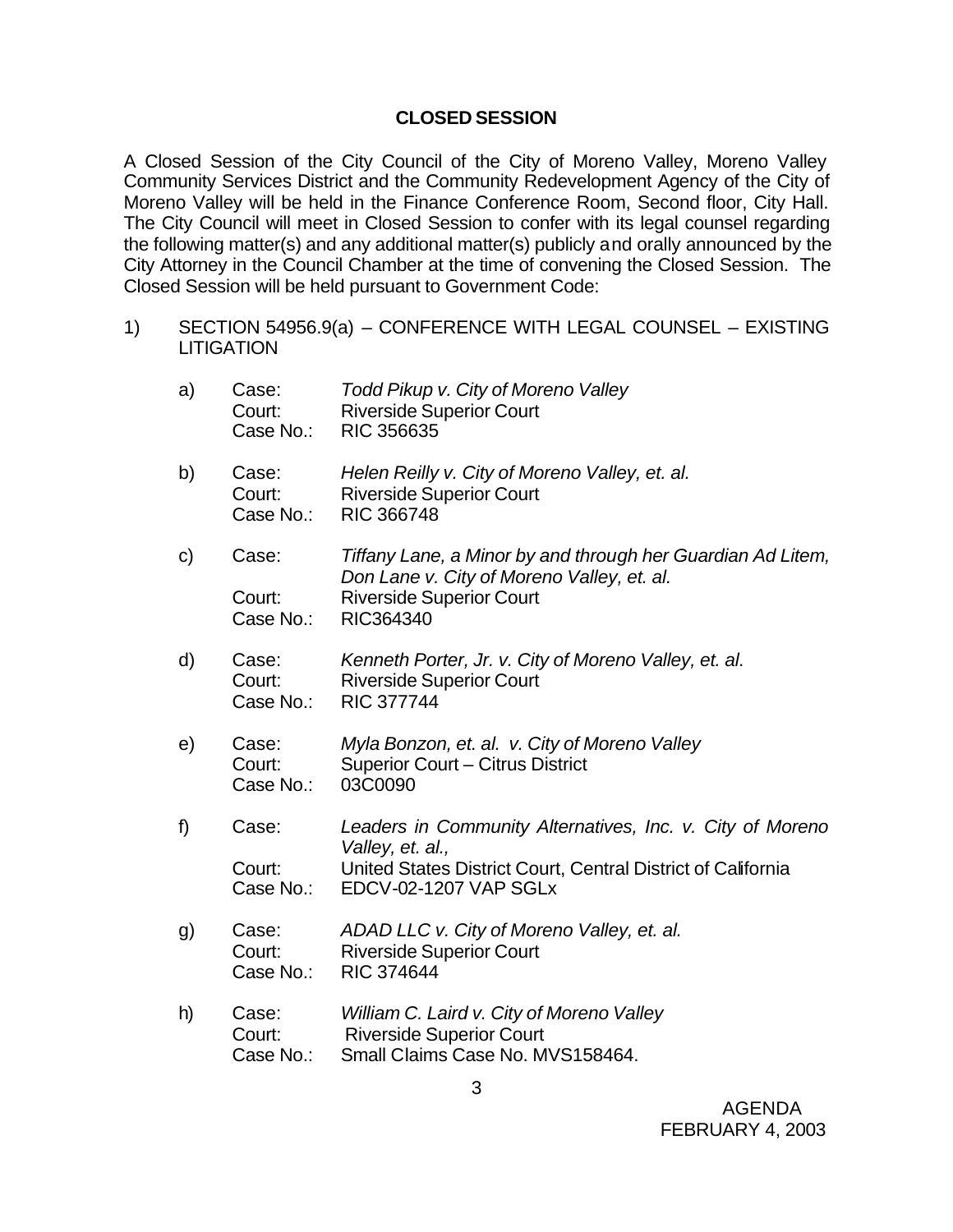- i) Case: *W.B. Walton v. City of Moreno Valley, et. al.* Court: Riverside Superior Court Case No.: RIC 377795 j) Case: *Clarendon National Insurance Company v. Eastern Municipal Water District, et. al* Court: Riverside Superior Court Case No.: RIC 381325 k) Case: *Sierra Lathing, Inc. v. City of Moreno Valley, et. al.* Court: Riverside Superior Court Case No.: RIC 281662
- l) Case: *Lockheed Martin Corporation v. RCHCA, et. al.* Court: U.S. District Court Central District of California Eastern **Division** Case No.: EDCV 97-0051 RT (Vap)
- m) Case: *Efrain Garcia v. City of Moreno Valley* Court: United States District Court Case No.: EDCV 99-0310 RT (VAPX)
- n) Case: *City of Moreno Valley v. Karen Smith Schuler, Marvin Schuler* Court: Riverside Superior Court Case No.: RIC 378953
- o) Case: *City of Moreno Valley v. David Lerma* Court: Riverside Superior Court Case No. RIC 346259
- 2) SECTION 54956.9(b)(1) CONFERENCE WITH LEGAL COUNSEL SIGNIFICANT EXPOSURE TO LITIGATION Number of Cases: 2
- 3) SECTION 54956.9(c) CONFERENCE WITH LEGAL COUNSEL INITIATION OF LITIGATION Number of Cases: 2

# **REPORT OF ACTION FROM CLOSED SESSION BY CITY ATTORNEY, IF ANY**

## **ADJOURNMENT**